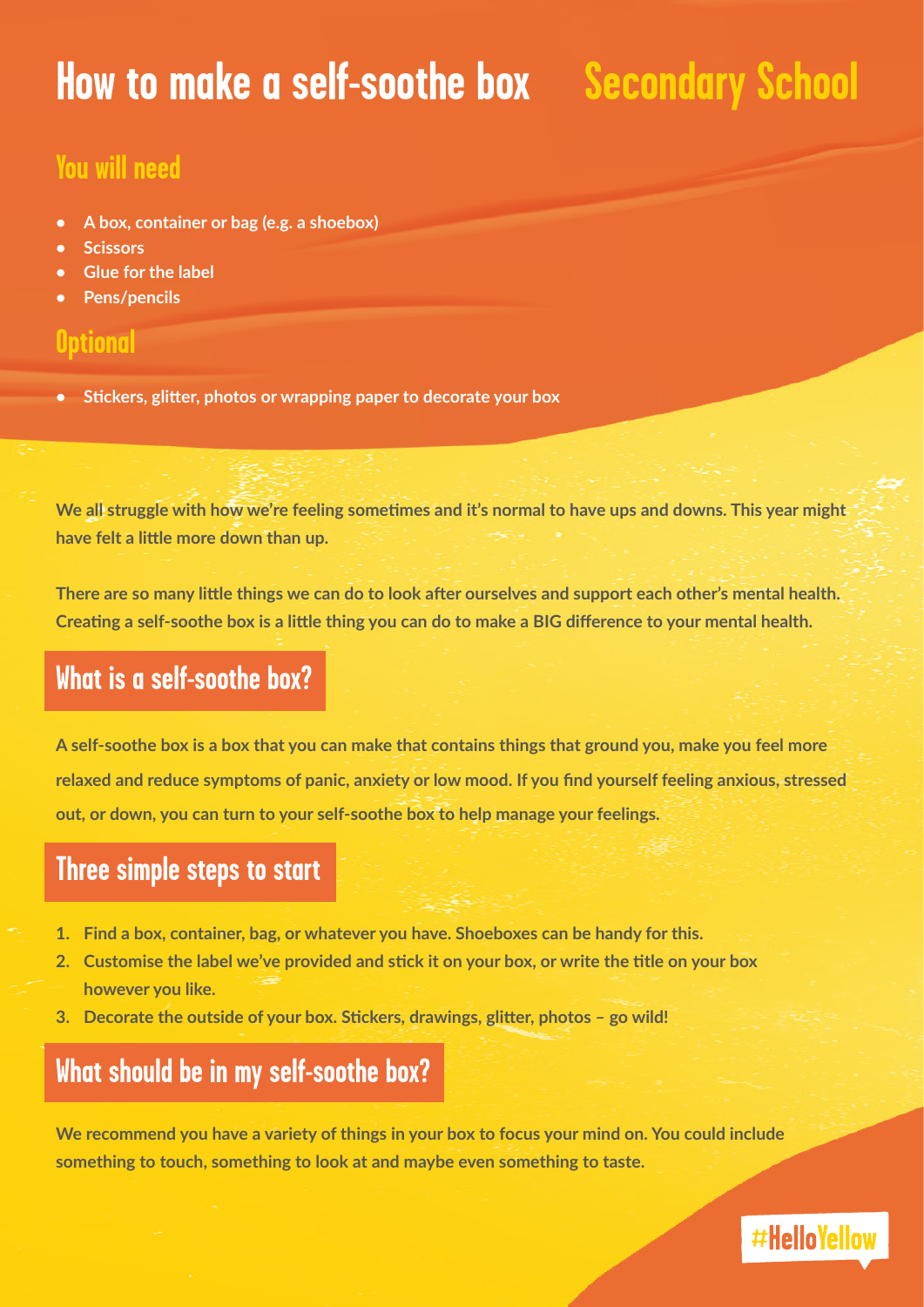### **To help you get started, here are some ideas to inspire you!**

#### **Touch**

**Something to touch is a good distraction for your hands. Playdough, fidget cubes or spinners and stress balls are great for this; they're satisfying to touch, and easy to put force into and relieve some stress. It can encourage your muscles to relax, which is what many methods to reduce worry involve.**

#### **Memories**

**Keep a few photos of people or places that make you smile and feel positive. These can remind you of all the different parts of your life, not just the feeling you are finding difficult at that time. If you don't have photos, then you could find an item which has positive memories attached to it such a book or a postcard.**

#### **Music**

**Do you have a favourite song? You could create a calming playlist with relaxing music to help you slow down and steady your breathing. Keep some earphones in your box, to make sure you can access your favourite music easily.**

#### **Positive affirmation / quote cards**

**Think of your favourite uplifting quotes from films, books, poets and accounts that you follow on social media and scribble these onto cards. Read these in your head or out loud and feel everything about you that makes you feel brave, strong and special.**

#### **Smell**

**This can be personalised based on what scents you prefer. A few typical ones include peppermint for grounding and lavender or rose for relaxation and tranquillity. Another great item is a candle. The scent of a candle is perfect to focus your senses on and has the ability to make you feel much more present. If you try to keep the scent fairly simple and consistent, you can end up associating this scent with relaxing, which increases its effectiveness.**

#### **Find out what our Activists have in their self-soothe boxes [here.](https://www.youtube.com/watch?v=TTYlS3u3A_E&t=24s)**